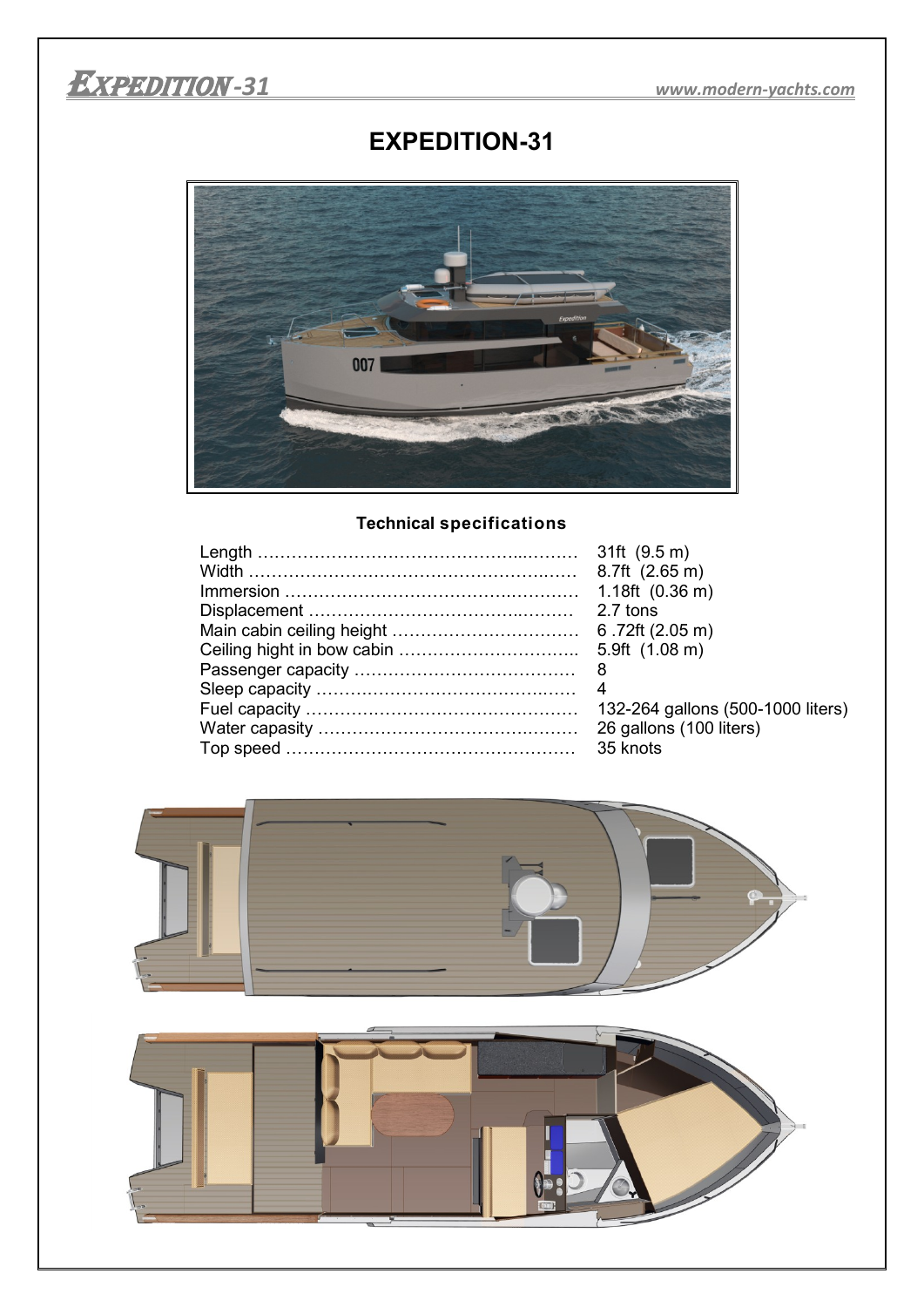

Expedition-31' is an aluminum trailerable outboard cruiser, which features modern and robust design, complimented by comfort and performance. Designed and built in Saint Petersburg, Russia, this boat follows the best craftsmanship traditions and practices in building tough boats for Northern Seas.

The interior of this yacht can be transformed into different layouts: the sofa in the central cabin can be transformed into a double bed. Floor and cabinets of the galley unit are made from laminate wood. All of the upholstery is made from light colored fabric. Ceiling is made of a light color vinyl.

## **BASE EQUIPMENT**

| <b>Hull and deck equipment</b>                                                  | Quantity            |  |
|---------------------------------------------------------------------------------|---------------------|--|
| Non slip aluminum deck                                                          | 1                   |  |
| Navigation and anchor lights                                                    | 3                   |  |
| Mooring cleats                                                                  | 5                   |  |
| Seft-draining chain locker                                                      | 1                   |  |
| <b>Bow Hatch</b>                                                                | 1                   |  |
| Glazing of the central cabin with movable glass                                 | 1                   |  |
| stainless steel anchor windlass                                                 | 1                   |  |
| Aft cockpit equipment                                                           |                     |  |
| Lockers                                                                         | $\overline{2}$      |  |
| Stainless steel hand-rail                                                       | $\overline{2}$      |  |
| <b>Salon equipment</b>                                                          |                     |  |
| Table                                                                           | 1                   |  |
| Galley unit (electric stove, sink, cabinets, fresh water pump)                  | 1                   |  |
| Cabin lights                                                                    | 6                   |  |
| Light switch in the central cabin                                               | 1                   |  |
| Corner sofa 2.03 m (6,66 ft.) can be transformed into a double bed with storage | 1                   |  |
| compartment                                                                     |                     |  |
| Curtains on both sides of the yacht and the cockpit                             | 1                   |  |
| <b>Helm station equipment</b>                                                   |                     |  |
| Helm station<br>Dashboard                                                       | 1<br>1              |  |
| Steering wheel, black                                                           | 1                   |  |
| 12 volts cigarette lighter                                                      | 1                   |  |
|                                                                                 | 1                   |  |
| Fuel gauge<br>Voltmeter                                                         | 1                   |  |
|                                                                                 |                     |  |
| <b>Bow cabin equipment</b><br>Double bed 2.0 м х 1,6 м (6.56ft. х 3.28ft.)      |                     |  |
|                                                                                 | 1<br>$\overline{2}$ |  |
| Illuminators made from acrylic glass                                            | $\overline{2}$      |  |
| <b>Light fixtures</b>                                                           | 1                   |  |
| Light switch                                                                    | 1                   |  |
| Closet with built-in shelving                                                   |                     |  |
| Large skylight                                                                  | 1                   |  |
| Low voltage equipment - 12V<br><b>Fuse Box</b>                                  |                     |  |
| Main switch for 2 batteries                                                     | 1<br>1              |  |
|                                                                                 |                     |  |